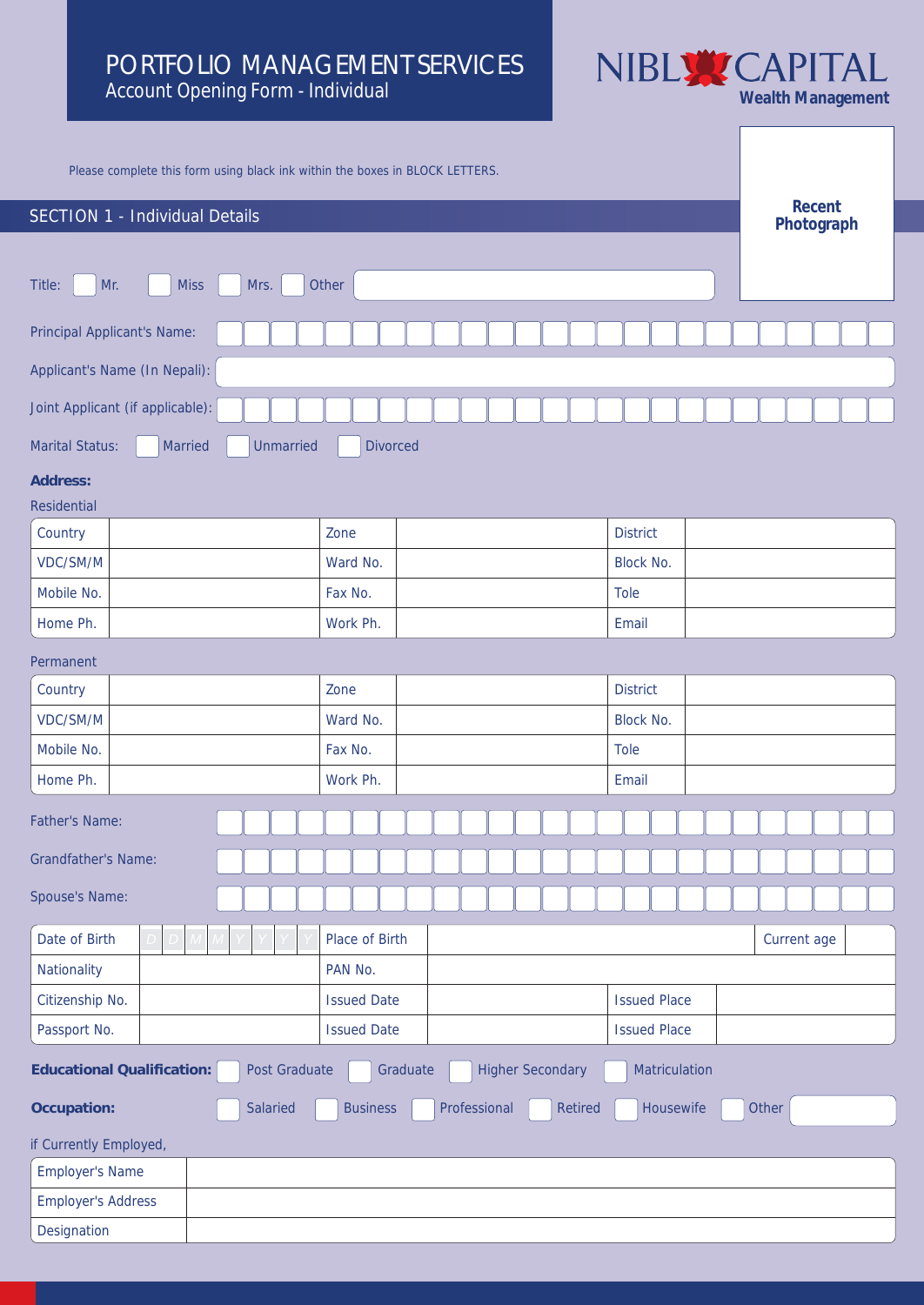| <b>SECTION 2 - Bank Details</b>                                                                                                                                            |  |  |  |  |  |  |  |
|----------------------------------------------------------------------------------------------------------------------------------------------------------------------------|--|--|--|--|--|--|--|
| Other<br>Call<br>Account type:<br>Current<br><b>Savings</b>                                                                                                                |  |  |  |  |  |  |  |
| Name of Bank:                                                                                                                                                              |  |  |  |  |  |  |  |
| Address:                                                                                                                                                                   |  |  |  |  |  |  |  |
| <b>Account No.:</b>                                                                                                                                                        |  |  |  |  |  |  |  |
| (Note: In case of multiple accounts, please provide details on a separate sheet)                                                                                           |  |  |  |  |  |  |  |
| <b>SECTION 3 - Type of Service</b>                                                                                                                                         |  |  |  |  |  |  |  |
| Non-discretionary(ii)<br>Discretionary(i)<br>Buy/Sell Advisory(iii)<br><b>Administrative Service(iv)</b><br>Service type:                                                  |  |  |  |  |  |  |  |
| i. This is for clients who wish to delegate decision making on investment matters to our team of professional advisers.                                                    |  |  |  |  |  |  |  |
| ii. The portfolio manager manages the fund in accordance with the expressed direction given by the client.                                                                 |  |  |  |  |  |  |  |
| iii. Buy/Sell Advisory is designed for clients who do not wish to receive investment advice but only give instructions for transactions to be<br>executed on their behalf. |  |  |  |  |  |  |  |
| iv. The administrative service is for clients who wish to receive ONLY the back office related services.                                                                   |  |  |  |  |  |  |  |
| <b>SECTION 4 - Investment Details</b>                                                                                                                                      |  |  |  |  |  |  |  |
|                                                                                                                                                                            |  |  |  |  |  |  |  |
| <b>Investment Amount(NPR):</b>                                                                                                                                             |  |  |  |  |  |  |  |
| Expected time period the client wants to stay invested:<br>Months<br>Years:                                                                                                |  |  |  |  |  |  |  |
| <b>Regular Income</b><br><b>Capital Growth</b><br>Capital Growth & Regular Income<br><b>Investment Objective:</b><br><b>Financing Specific Project</b>                     |  |  |  |  |  |  |  |
| <b>Speculative Profits</b><br>Other                                                                                                                                        |  |  |  |  |  |  |  |
| Medium<br>High<br>Low<br><b>Risk Appetite:</b>                                                                                                                             |  |  |  |  |  |  |  |
| <b>Expected Turnover:</b><br>Medium<br>High<br>Low                                                                                                                         |  |  |  |  |  |  |  |
| <b>Desired Portfolio Allocation:</b><br>Stocks/Shares<br><b>Mutual Fund</b><br><b>Debt Instruments</b><br><b>Bank Deposits</b>                                             |  |  |  |  |  |  |  |
| Name of the Preferred Product:                                                                                                                                             |  |  |  |  |  |  |  |
| Monthly<br>Quarterly<br><b>Bi-annually</b><br><b>Annually</b><br>Systematic Investment Plan (applicable as per product type):                                              |  |  |  |  |  |  |  |
| Systematic Withdrawl Plan (applicable as per product type):<br>Monthly<br><b>Bi-annually</b><br>Quarterly<br><b>Annually</b>                                               |  |  |  |  |  |  |  |
| <b>Sources of Funds:</b><br>Income from Investment/s<br><b>Personal Savings</b><br><b>Family Fund</b><br><b>Salary</b><br>Inheritance                                      |  |  |  |  |  |  |  |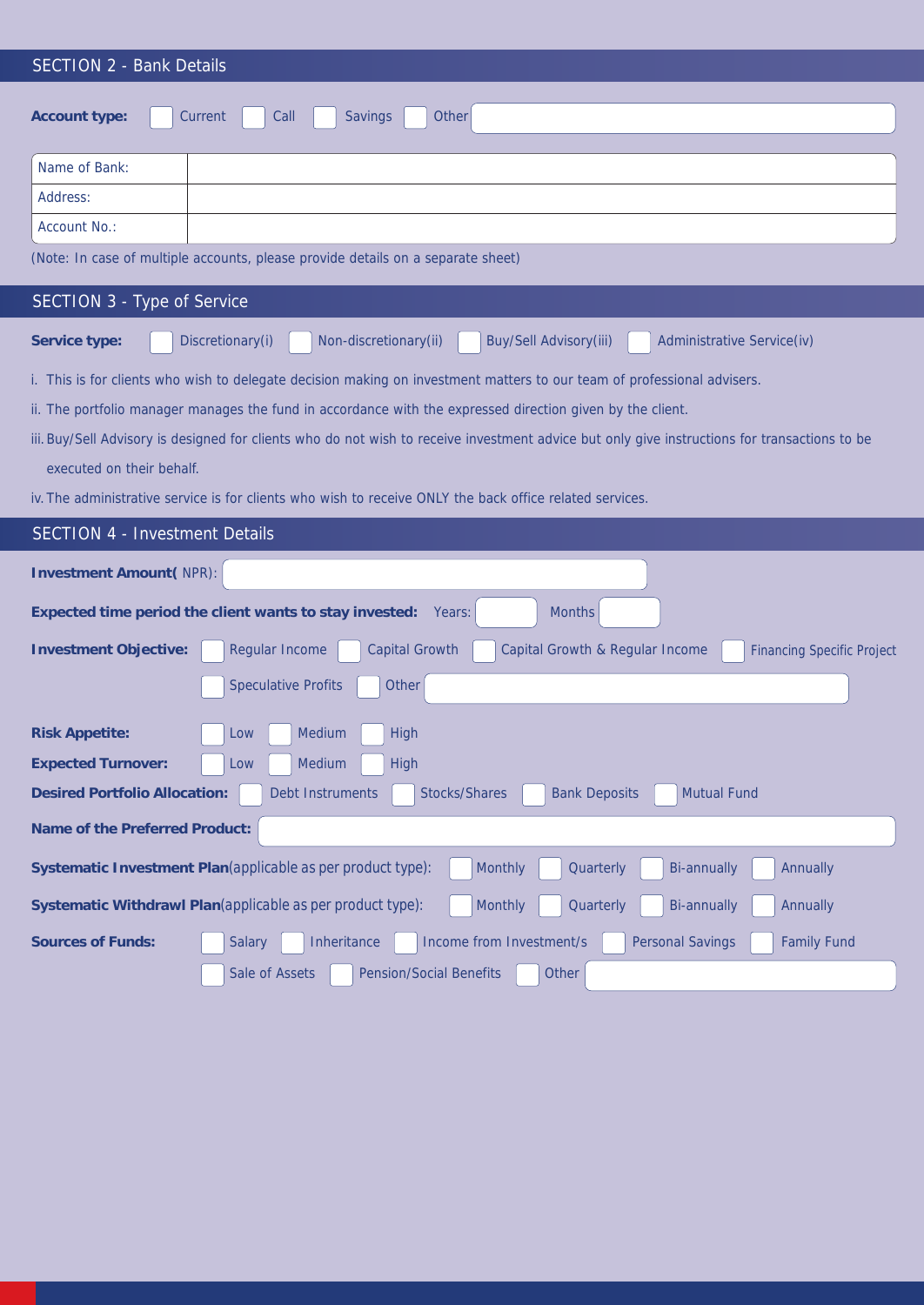## SECTION 5 - Income & Expense Details

| Please indicate all amounts in NPR '000' |             |              |                          |             |              |
|------------------------------------------|-------------|--------------|--------------------------|-------------|--------------|
| Income                                   | Current Yr. | Previous Yr. | <b>Expenses</b>          | Current Yr. | Previous Yr. |
| <b>Salary</b>                            |             |              | <b>House Related</b>     |             |              |
| <b>Business Earning</b>                  |             |              | Education                |             |              |
| <b>Rental income</b>                     |             |              | <b>Medical</b>           |             |              |
| Pension                                  |             |              | Loan/s                   |             |              |
| Sale of Assets                           |             |              | <b>Insurance</b>         |             |              |
| <b>Dividends</b>                         |             |              | <b>Vehicle Related</b>   |             |              |
| <b>Interest on Savings</b>               |             |              | <b>Personal Expenses</b> |             |              |
| <b>Others</b>                            |             |              | <b>Others</b>            |             |              |
| <b>Total Income</b>                      |             |              | <b>Total Expenses</b>    |             |              |

# SECTION 6 - Assets & Liabilities

| Please indicate all amounts in NPR '000 |             |              |                             |             |              |
|-----------------------------------------|-------------|--------------|-----------------------------|-------------|--------------|
| Assets (present value)                  | Current Yr. | Previous Yr. | Liabilities (present value) | Current Yr. | Previous Yr. |
| Land                                    |             |              | Loans from:                 |             |              |
| <b>Building</b>                         |             |              |                             |             |              |
| <b>Vehicle</b>                          |             |              | - Banks                     |             |              |
| Deposit/Savings                         |             |              |                             |             |              |
| Life Insurance                          |             |              | - Financial Institutions    |             |              |
| Investment                              |             |              |                             |             |              |
| - Shares/Stocks                         |             |              | - Personal Loan             |             |              |
| - Debenture/Bonds                       |             |              |                             |             |              |
| - Mutual Fund                           |             |              | - Others                    |             |              |
| - Others                                |             |              |                             |             |              |
| <b>Total Assets</b>                     |             |              | <b>Total Liabilities</b>    |             |              |

# SECTION 7 - Nomination Details

I hereby nominate the under mentioned nominee as my beneficiary to receive the amount to my credit in the event of my death or physical disabilities, which may affect my decision making and authorize NIBL Capital to transfer the total investments of my account to the nominated person.

| Nominee's Full Name       |  |
|---------------------------|--|
| Nominee's Full Address    |  |
| <b>Phone Number</b>       |  |
| Citizenship Number        |  |
| Relationship to Applicant |  |

*Date of Birth: (Mandatory if nominee is a minor)*  $\Box$   $D$   $\Box$   $M$   $M$   $\Box$   $Y$   $Y$